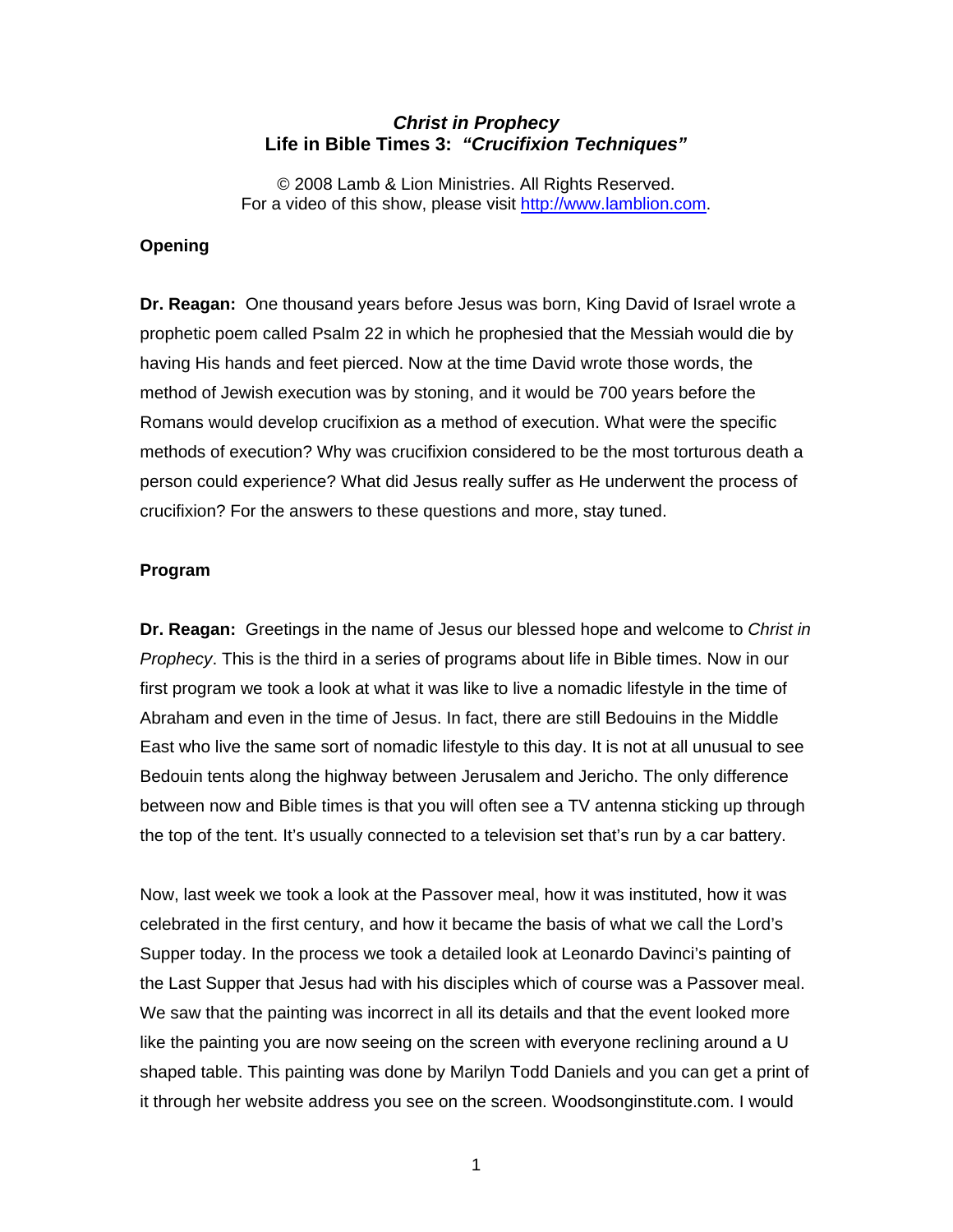also like to encourage you to visit the website of the Bible Times Learning Center, which is located in a suburb of Jerusalem called Ein Karem. That website address is also on the screen it is bibletimesonline.org, and the director, Annie Thrasher, would appreciate your words of encouragement and any financial support you can supply. And now, let's go to the Bible Times Learning Center.

**Dr. Reagan:** Greetings in the name of Jesus our blessed hope and welcome to *Christ in Prophecy*. Once again, this week, we're going to be taking a look at how people lived in Bible times. We are here in Ein Karem, a suburb of Jerusalem, at the Bible Times Learning Center, and here is the executive director of the center, Annie Thrasher. Annie thanks for having us back.

**Annie Thrasher:** Thank you.

**Dr. Reagan:** And she is going to give us a teaching right now concerning crucifixion. The techniques of crucifixion and other aspects of it as it existed in the time of Jesus. It's all yours Annie.

**Annie Thrasher:** Crucifixion was a Roman method of torture. Many people thinking of Jesus' death think, "Ah, it's a way of killing people." But first and foremost it was a way to bring people to torture. The Roman executioners were very, very, very good about how many stripes could someone get with a whip before someone was completely incapacitated. They were very understanding about where to place a nail so as to hold a body and yet not break a veil or artery that would cause complete loss of blood and death too soon. So when we think of these Roman executions it's not just at the time of Jesus. It was in the whole of the Roman world and it began close to a hundred years before Jesus and several hundred years after. But we're going to talk specifically about what happened to Jesus on that last week of his life, well, the last day, on the crucifixion, and for that I need some help.

Sakher is going to assist me in this teaching because well, crucifixion takes more than one person. Crucifixion as I said before was a means of torture. And it would always begin with a beating, a severe beating. Now, as torture goes, 39 lashes was considered merciful, so the whip of the Romans was multi-striped. Usually the ends were filled with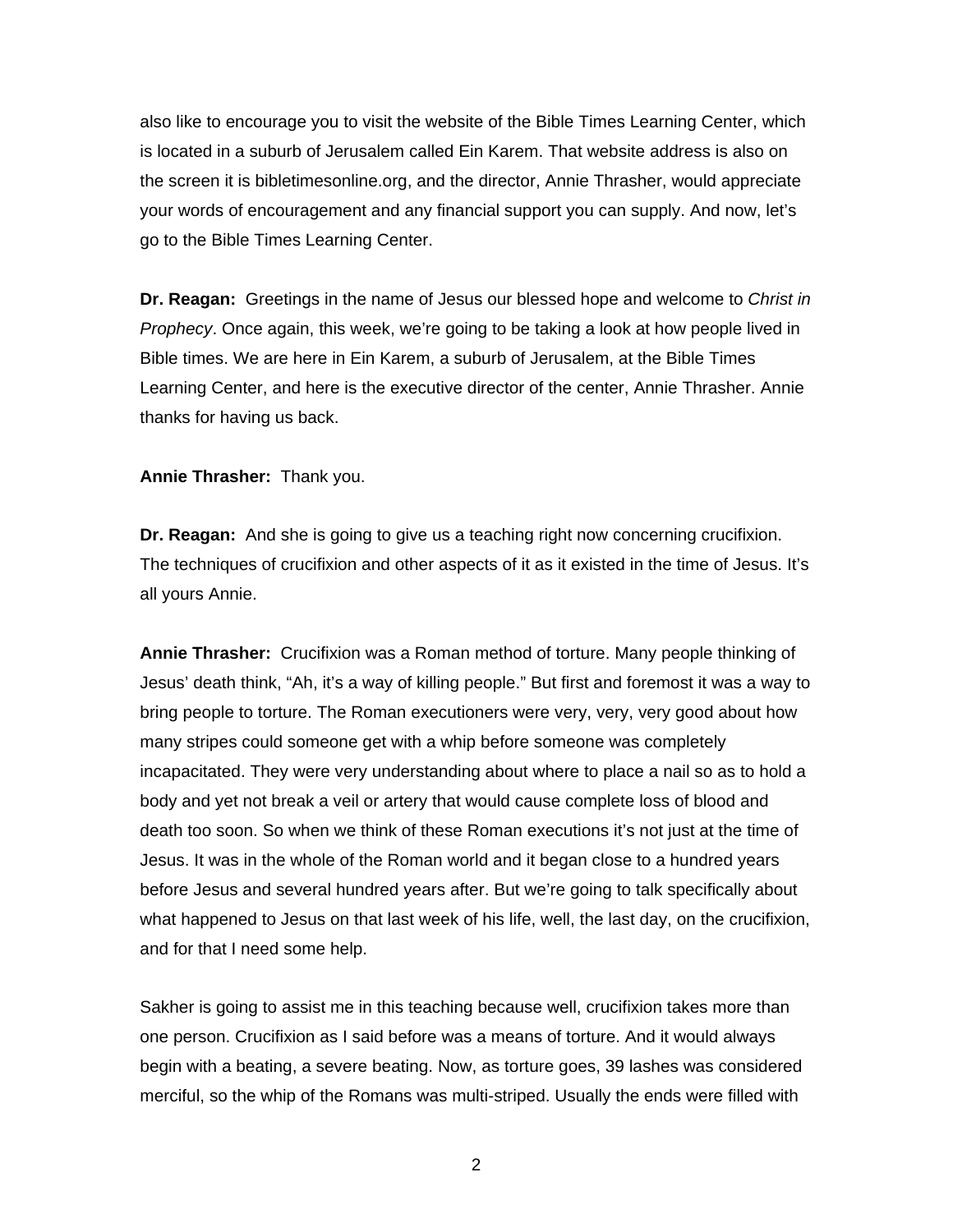glass or pottery or metal and the idea was not just to hurt the person by impact, but in fact to strip the flesh. So, I'm going to let you be my example. So if you'll come over here, put your back through this, so the victim would be tied to a post, like this. And the swinging would go over the shoulders and down and then it would go over the next shoulder and down. So the idea was that this would go from his shoulders to his knees, from his shoulders to his knees. Now, imagine 19 times, times 3, times 4. That's what each lash meant. So the stripes were literally ripping the flesh from the body. But now, if 19 wasn't enough, then the balance of that would go on the back. So the victim having been revived I'm sure is then shoved against the stump and then the same action from the shoulders to the knees, from the shoulders to the knees, unmercifully doing this until the flesh was just flayed. Now, in the case of the Gospels, we know that Jesus was in fact beaten by Ponchos Pilot. And from there it seems to indicate that He was taken to a place where He was turned over to the soldiers. So, I'm going to turn this over to Sakher because I would like him to tell you about the game of the king.

**Sakher:** The Bible tell us about the soldiers, the Roman soldiers, giving the Lord a thorny crown, and we read that they used to come in front of Him dealing with Him as a king. We do believe that that was a game. We know about twenty different games that Roman soldiers used to play in the time. Most of these games carved on Antonia fortress pavement. Some of them we still could see to this moment. We don't know about most of these games but the one that they used with the Lord we know it very well. That's called in Latin, Satorna, Satorna means one day king. It goes like this, three soldiers would play it. If I win, the other two would deal with me as a king. I am the king of today. Whatever I say, they have to obey I give orders. You make me massage, you cook, you do this you do this. They not supposed to complain or refuse. But in the end of the day, they will kill me. Now, please don't ask why and how, I don't know, and hear I just remember the Russian roulette game. It's a crazy game but it's a game. The Romans when they saw soldiers killing each other, this easy, they said, why don't we change some rules of this game. Let's do this, two soldiers would play with a prisoner, and if the prisoner win, let's deal with him as a king, let's give him a good time, because we're going to finish him at the end of the day. So maybe, I'm saying maybe, that was a game.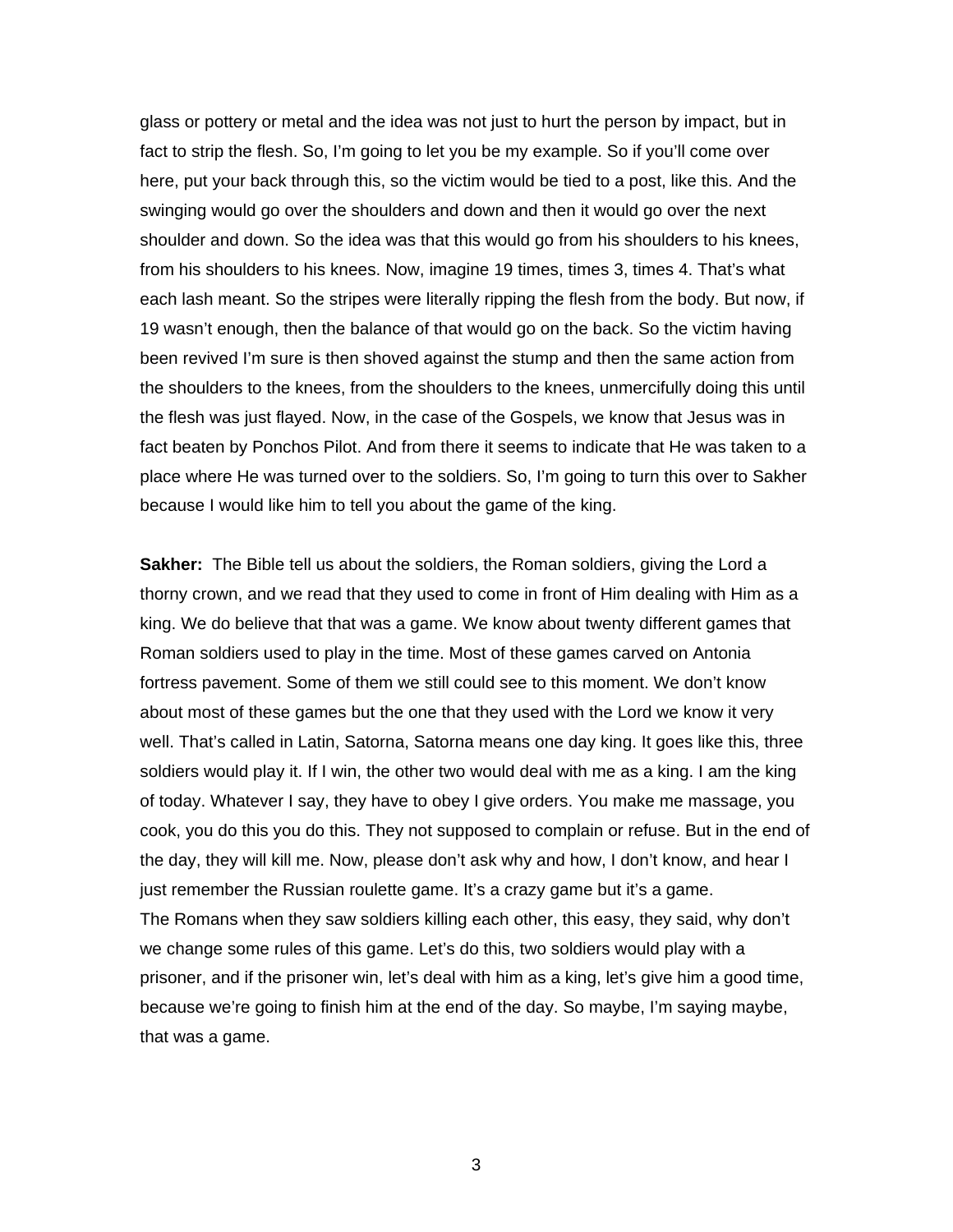**Annie Thrasher:** Well, we know that Jesus was given a robe and He was given a crown and He was given a staff, so it seems that that's possible that He was in fact made the king for the day.

**Sakher:** That's right. That's 100 percent right. But please remember in biblical days, a person would cover his body with three pieces of cloth, the head cover, the sandals, and the robe, that works also as underwear. And here come three soldiers, now he's going to die, so he doesn't need these clothes, let's take it. Now, Herod Antipas gave the Lord a robe, the royal one, when he heard that he is calling above himself, He is the king of the Jews. So, he gave Him a royal robe, and He'll become a person with four pieces. Three soldiers would take three pieces, each one would take a piece, but there's an extra one, so the idea was, let's play and see who is going to win this good piece.

**Annie Thrasher:** So, the prophecy about rolling the dice for the robe comes true.

**Sakher:** It all fits the prophecy.

**Annie Thrasher:** I want you to explain perhaps about the Roman cross. My understanding, that it is not what we see in the paintings from the renaissance but rather the cross is a cross beam, is this true?

**Sakher:** That's 100 percent true. But let me tell you something very important. There was a message behind this. Now, remember, the crucifixion as you said, is a Roman punishment, not a Jewish punishment. Because Jewish people would stone the person who would teach against God and against the Shabbat, against the temple. Now, they used to crucify the people right on the main streets, next to the main streets, And they used to plant trees, they I mean the Romans, plant trees mostly olive trees on both sides of the highways. So you go there with your children walking toward the city, and you hear people both sides screaming, "Please take me down please help me." And you don't want your kids to see or hear this you block their eyes and ears. This is the message, if you're not with us, you'll end like this.

Now, the cross, we read about like three kinds of crosses or mainly two kinds of crosses. It might be a tree, look like a cross, or a tree just like this. So the beam that He carry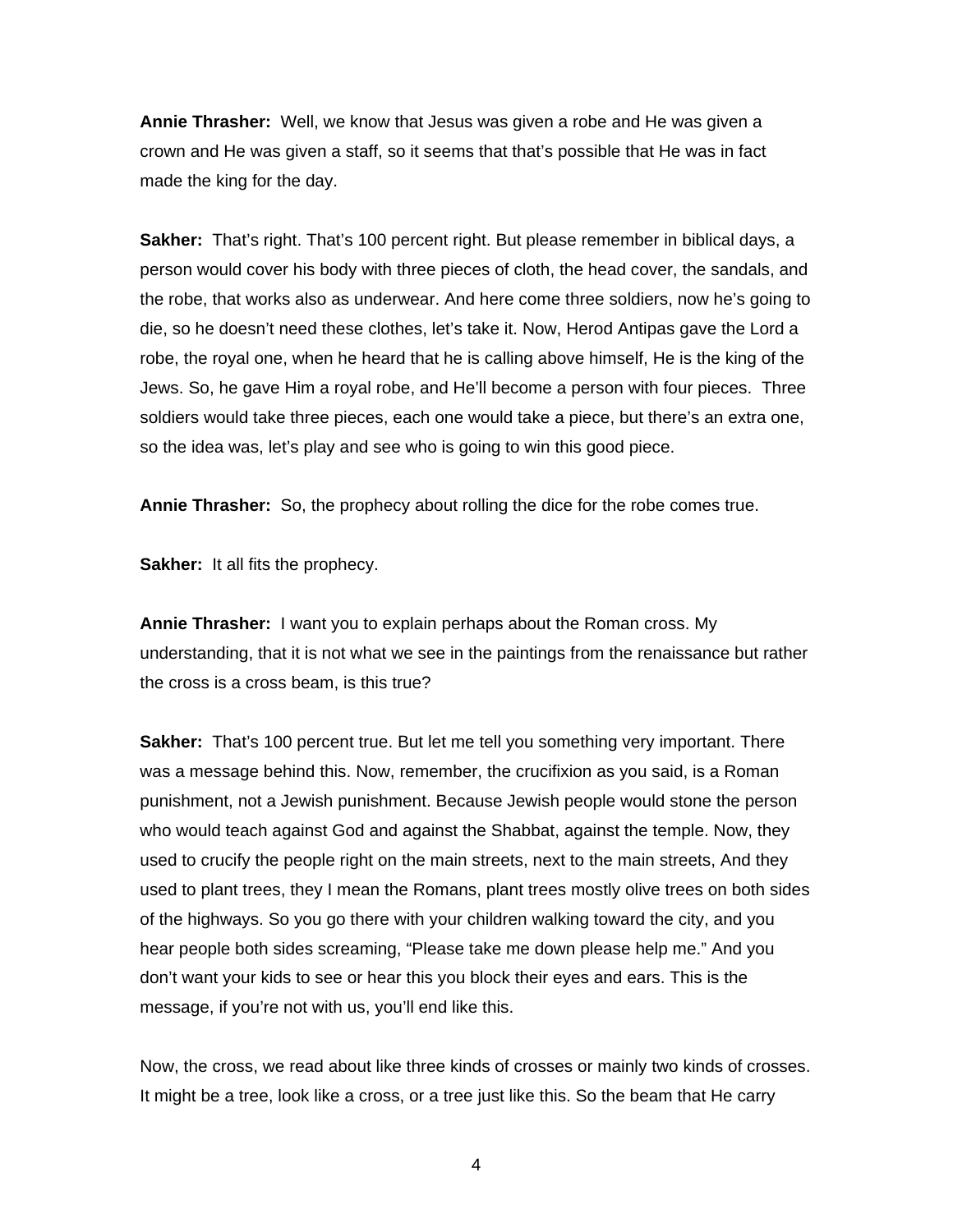which is like 50 kg, they put it in this way, and here is a cross, probably this is what they used for the Lord Jesus.

**Annie Thrasher:** So this one here on the ground might be one kind that He might carry because the Gospel says He carried the cross, He carried it to the place of crucifixion and then it would be lifted up onto a higher post so that it could be seen from farther away.

**Sakher:** That's right. And please remember that the highest cross it was only three meters. Notice that Middle Eastern people are small, they're not giants they don't need very high cross like the one we see in the movie. The lowest one was a meter and a half. Now please remember it's not place where you have fun because Romans want you to suffer a lot. We read about crucifying two to three people on one tree sometimes.

**Annie Thrasher:** And, tell me about the length of time I understand that type of crucifixion that the Romans practiced especially in this part of the world, should last the people being alive for three days?

**Sakher:** Three to seven days.

**Annie Thrasher:** Three to seven days on the cross?

**Sakher:** Yes, we read this in the bible. According to the position that they put you on the cross, you know, nailing your hands and your legs.

**Annie Thrasher:** Well, let's take a look at this cross here this would be like an olive tree that was set by the side of the road.

**Sakher:** Exactly. And it looks like a cross. So what they do, they make a seat for the person to sit here, not to relax. Then since he's fighting, he doesn't want to die they use ropes to hold him, his arms, waist and legs. Then it is the nail, nail look like this, going through a piece of wood like washer.

**Annie Thrasher:** Now, how do they know about the hard wood?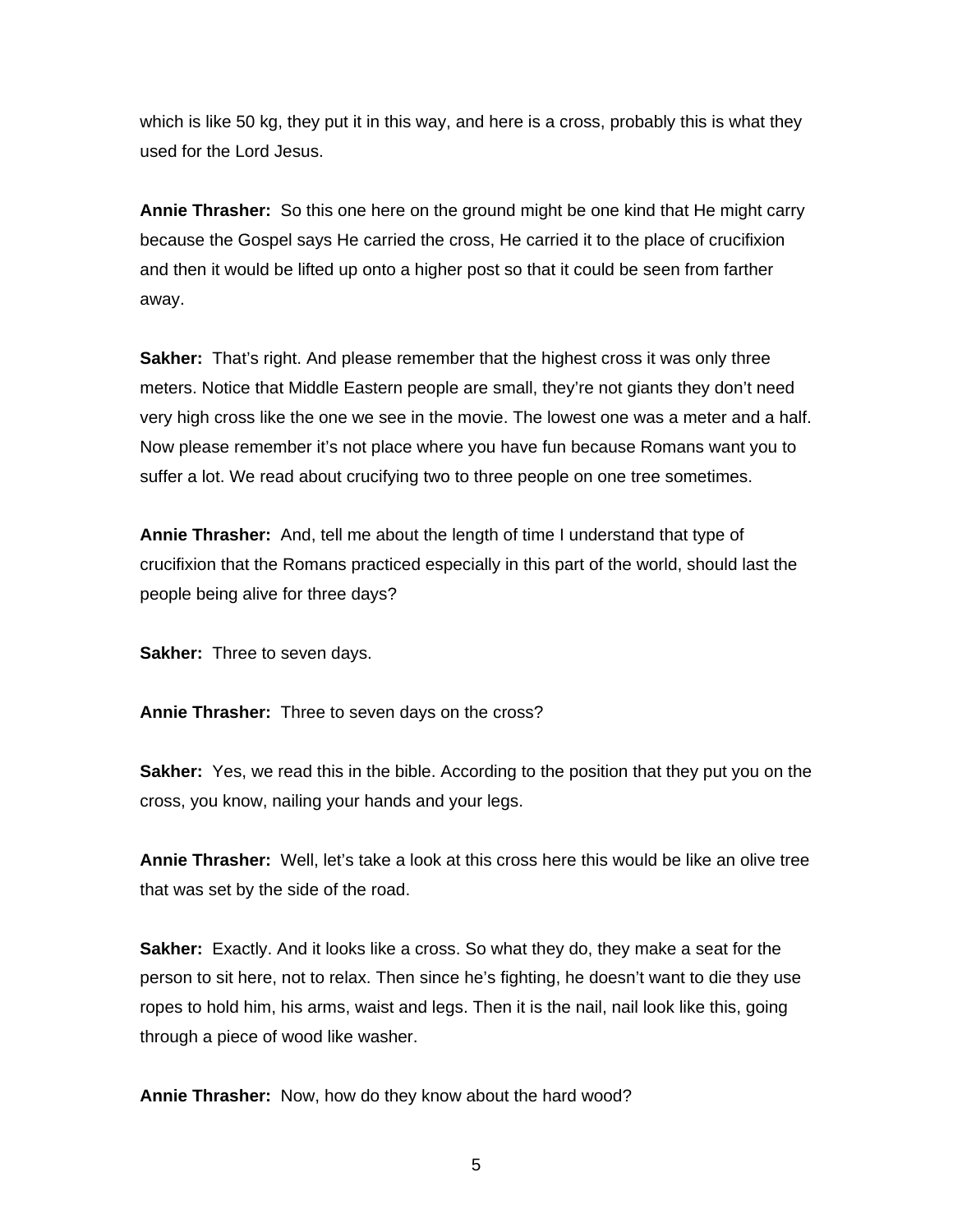**Sakher:** In 1968 in Jerusalem in a Jewish neighborhood called Giv'at ha-Mivtar, it's very close to the Hebrew university, in Mt. of Olives, they discovered in two ossuaries…

## **Annie Thrasher:** Like a bone box?

**Sakher:** A bone box, a stone bone box. And one written, it said Jewish names written on the ossuaries. The first one belonged to Simon who built the temple in Jesus' time first century AD. Then the second one belonged to somebody called Yohanan ben Ha'gol. John son of Ezekiel, and when they opened it they found something very interesting. They found the ankle bone they found the nail I'm telling you about going through a piece of acacia wood like washer, going through the bone, coming out from here another piece of olive wood sticking to the nail from the other side. And they also discovered that the nail went through a nut inside the olive wood, so the parents or the family could not pull the nail out, they put the bone with the nail as it is in the ossuary so we know exactly even the shape and the size of the nails.

**Annie Thrasher:** Wow. So let's see how that would look.

**Sakher:** The person would take position like this. Then use ropes sometimes to hold him.

**Annie Thrasher:** Okay, alright.

**Sakher:** Remember that the nail should go here. Not here because he might pull and you know, cut through.

**Annie Thrasher:** Unlike the painting that we get so much of our history from, then this indeed would go through this area here, between the two bones, between the two bones and not tearing any arteries.

**Sakher:** And no way to take it off.

**Annie Thrasher:** And no way to take it off. Okay let me see the other arm.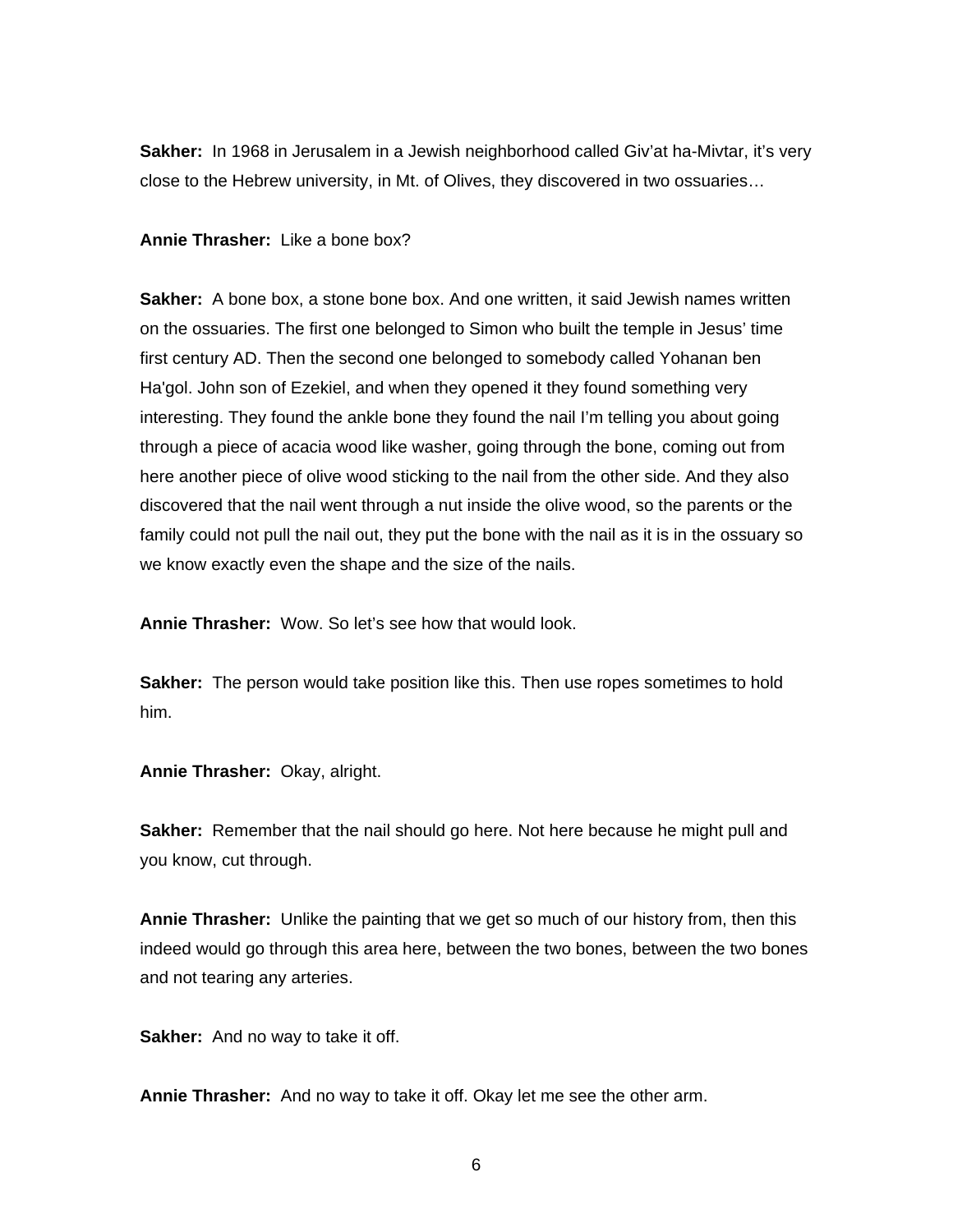**Sakher:** The other arm would be like, exactly like this.

**Annie Thrasher:** Now, I understand the practice was to pull the arms as far as possible because that already limits the depth of your breath, so you can only breath short breaths. Is that true?

**Sakher:** That's 100 percent right. And if you see, the leg would come this way.

**Annie Thrasher:** Well, let's see, if the leg would come this way then that would indicate that this would go, as you said, through the bone here.

**Sakher:** Exactly.

**Annie Thrasher:** So either the spike was long enough to go through two ankles, or the ankles were on either side of the tree.

Sakher: We do believe that it's two nails, one on each side of the tree.

**Annie Thrasher:** So, the tradition then would be two nails through the wrists, and two nails through the ankles, one on each side of the tree.

**Sakher:** Exactly, Now this position would give you since you could push yourself up, leaning on the nails, up to breath, down to sit, down to sit. This position would give you a chance to live between three to seven days.

**Annie Thrasher:** We read in the gospels that there was a thief and a murder on either side of Jesus. And the Romans wanted to hurry this up because the holiday was coming, Passover was coming, it had to be finished. Now, is it traditional then if they want to kill you more quickly, they would come and just break the knees?

**Sakher:** That's right. Remember that as soon as you're put on the cross, nobody would take you down. So it would take you three or seven days, you're going to die in the end. So what they do, families or parents waiting for the person to die to take the body,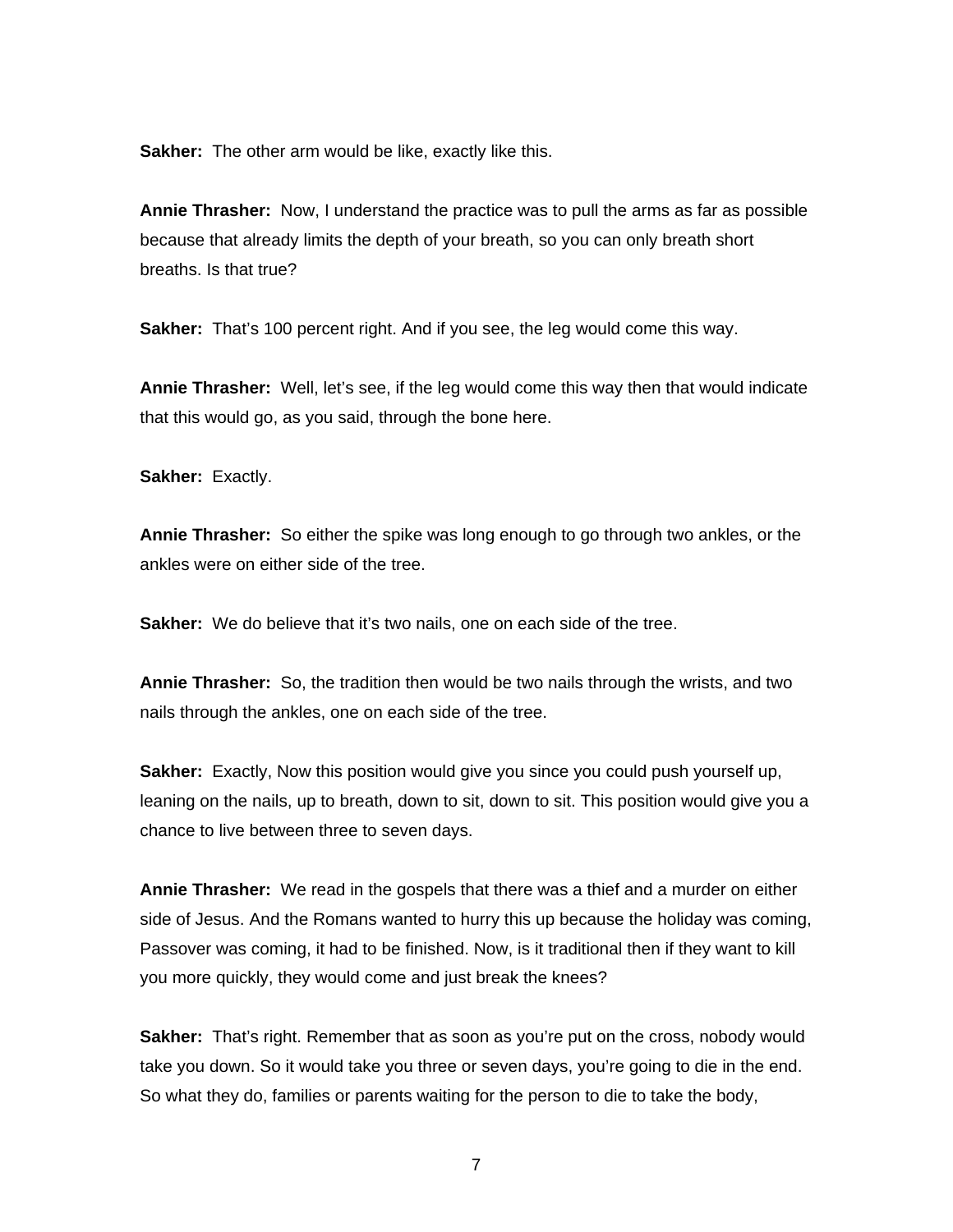nobody come they just throw the body in the garbage. Now what if the person fainted? They won't release him. It should be 100 percent dead. So what the soldiers would do, take the dagger and stab the person. If he's still alive he might move or shout so what they do just to finish him, they would bring big hammer and break the two knees that he use to push himself up to breath, and go down. And this way, the person would fall down, suffocate and die quickly. Now what happened with the Lord, that when they stabbed Him He was dead already. But they did this to the other two thieves they were still alive.

**Annie Thrasher:** So what I'm understanding you to say, that is with the murderer and the thief at the left and the right of Jesus, the Romans came in and broke their knees, and there was shock that Jesus appeared to already be dead. And then the Roman took the spear and speared Jesus and out came water and blood, he was already dead, right?

**Sakher:** That's right. Remember please, that the whip you talked about that made a lot of holes in the body, that the Lord lost most of His blood that He become very, very weak, could not carry the beam, the cross, and when they stabbed Him here, water and blood came out because there was no, lack of blood in his body.

**Annie Thrasher:** Well, let me see, there's been controversy for years about who killed Jesus. Yes?

#### **Sakher:** Yes.

**Annie Thrasher:** Yes, but from what I see He chose the time because He said before I lay down my life and I can pick it up again, And then he also said, "It was finished." And then to His Father He said, "Into your hands do I commit my Spirit." So He died before the bones were broken in His knees.

**Sakher:** Well, you've got to follow the prophecies also, remember, He is the Lamb of God this is what John the Baptist also said. And He died on the cross at the same moment that Jewish people would start killing the Passover lamb. Passover lamb, first you drain the blood, and this what they did with the whip, most of His blood drained out.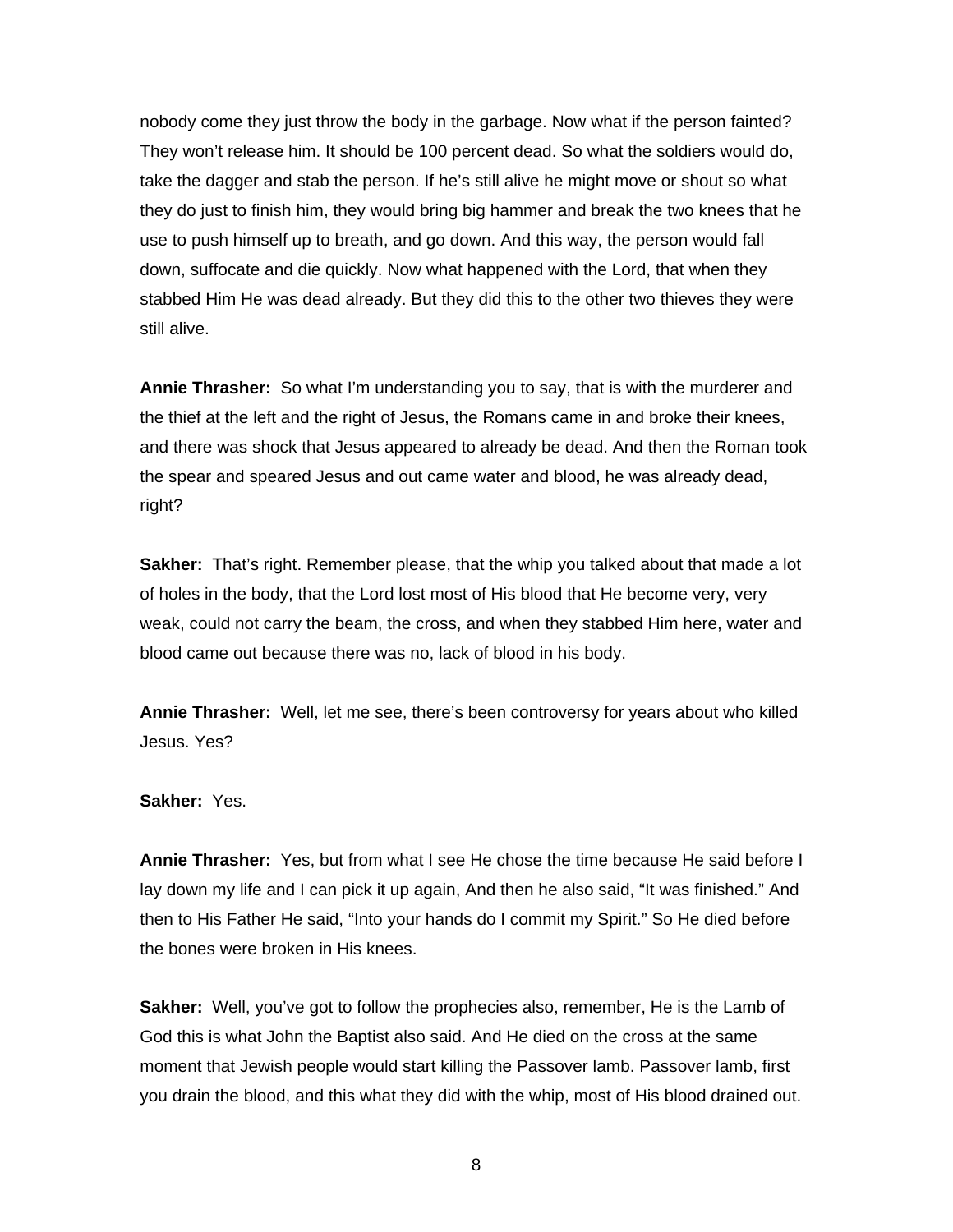Passover lamb should be unblemished. So they did not break the bones, because the way you kill it, the way you eat it, you just take the meat, never break any bones. This is exactly what happened with the Lord Jesus.

## **Conclusion**

**Dr. Reagan:** Welcome back to our studio in Dallas, Texas. I hope the teaching you just heard from Annie Thrasher has been a blessing to you. There are a couple of things that Annie alluded to that I'd like to develop in more detail. The first concerns where the crucifixions took place. Because of the immensely popular hymn the old rugged cross, most people have the idea that crucifixions were conducted in very remote places. That's because the hymn refers to the cross of Jesus as being on a hill far away. Folks, nothing could be further from the truth. Crucifixions were always conducted in very public places. The crosses were usually places along the sides of major highways so that they could be seen by the maximum number of people. The point is, that the Romans wanted to make it very clear to the people what would happen to anyone who dared to challenge Roman authority. Can you imagine the horror of walking down a road with your children that is lined on both sides with crosses containing dying men? Crying out for help? And moaning in agony? It must have been ghastly. I think it's interesting that just as Leonardo Davinci's painting of the Last Supper gives a completely wrong impression of what the event was like, in like manner, the great hymn, the *Old Rugged Cross*, gives us an incorrect idea about how crucifixions were conducted. Yes, great art that inspires our souls can be historically inaccurate.

Now the second item that Annie Thrasher mentioned that I'd like to comment on is the question of who killed Jesus. Now folks, this is a very important question and one that we need to consider carefully. Historically, the church has blamed the Jews, accusing them of deocide and branding them as Christ-killers, and this accusation has been the source of much anti-Semitism throughout history. The Bible spreads the blame to groups other than the Jews, for example, here in acts chapter 4, verse 27, the apostle Peter proclaimed that Jesus was crucified by "Herod, and Ponchos Pilot, along with the Gentiles and the people of Israel." So who were the ones responsible for the death of Jesus according to the Scriptures, the Jewish King Herod the Roman governor Ponchos Pilot, and the Gentiles and Jews of Jerusalem. But you know what? There were many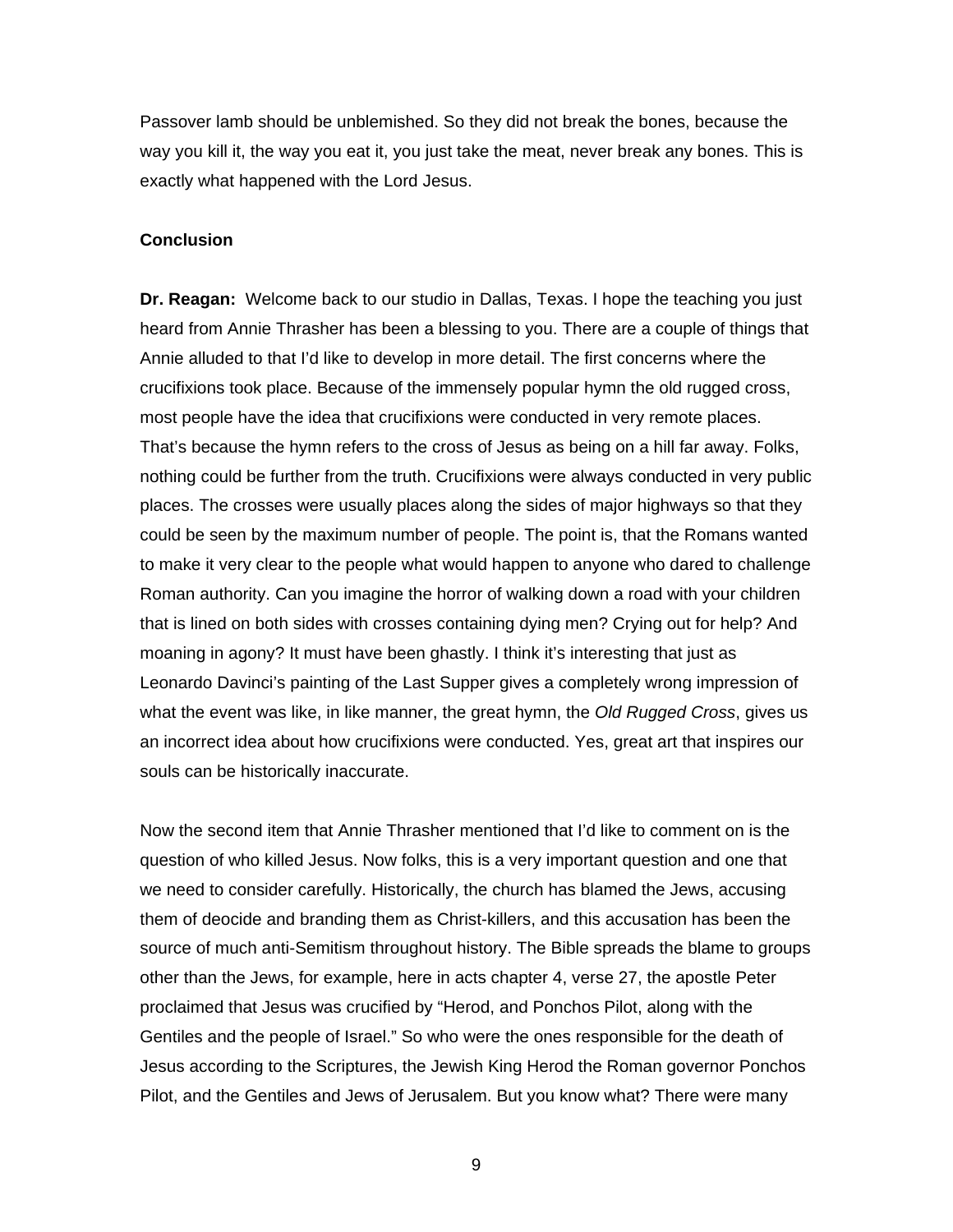more people than that who were actually responsible for the death of Jesus. Spiritually speaking, every person who has ever lived, including you and me, is responsible in part for the death of Jesus. That's because Jesus died for the sins of the world, and all of us are sinners. That's the reason that when many of the great Christian painters throughout the Middle Ages painted scenes of the cross, they always painted themselves into their pictures standing at the foot of the cross, encouraging the mob as they mocked the dying Savior. The fact of the matter is, that we all have the blood of Jesus on our hands, but the good news, is that same blood makes it possible for us to be reconciled to God our Father if we put our faith in Jesus as our Lord and Savior.

At the last supper, Jesus referred to one of the wine glasses symbolically in the following way, He said, "For this is my blood of the covenant which is poured out for many for the forgiveness of sins." And the apostle Paul expressed it in this way. "Having now been justified by His blood, the blood of Jesus, we shall be saved from the wrath of God through Him." Here's how the apostle John put it in First John chapter 1 verse 7. He said, "If we walk in the light as He Himself is in the light, we have fellowship with one another, and the blood of Jesus His son cleanses us from all sins. "

Have you put your faith in Jesus as your Lord and Savior? If not, why not? Salvation is a free gift of God's grace that comes through faith in Jesus as your Lord and Savior. I urge you to reach out to God in faith, confess that you're a sinner, accept Jesus as your Savior, and ask God to save you. There is not anything you can do to earn salvation it is a gift of God's grace, and please, do not allow Satan to convince you that you are unworthy of God's love and His salvation. The Bible teaches there is no sin so dark, so terrible, that it can separate you from the love of God, in Jesus Christ. If you decide to accept Jesus as your Lord and Savior, seek out a Bible believing and Christ exalting church where you can confess your faith publicly and manifest that faith in baptism. Then, get involved in a Bible study. Get involved in a Bible study group so that you can start growing in the image of Jesus.

Well, that's our program for this week. Next week the Lord willing, we'll be back at the Bible Times Learning Center in Ein Karem, Israel with our hostess Annie Thrasher, to talk about first century burial customs. I think you'll find the program to be both fascinating and enlightening. I know that it will give you some new insights about the